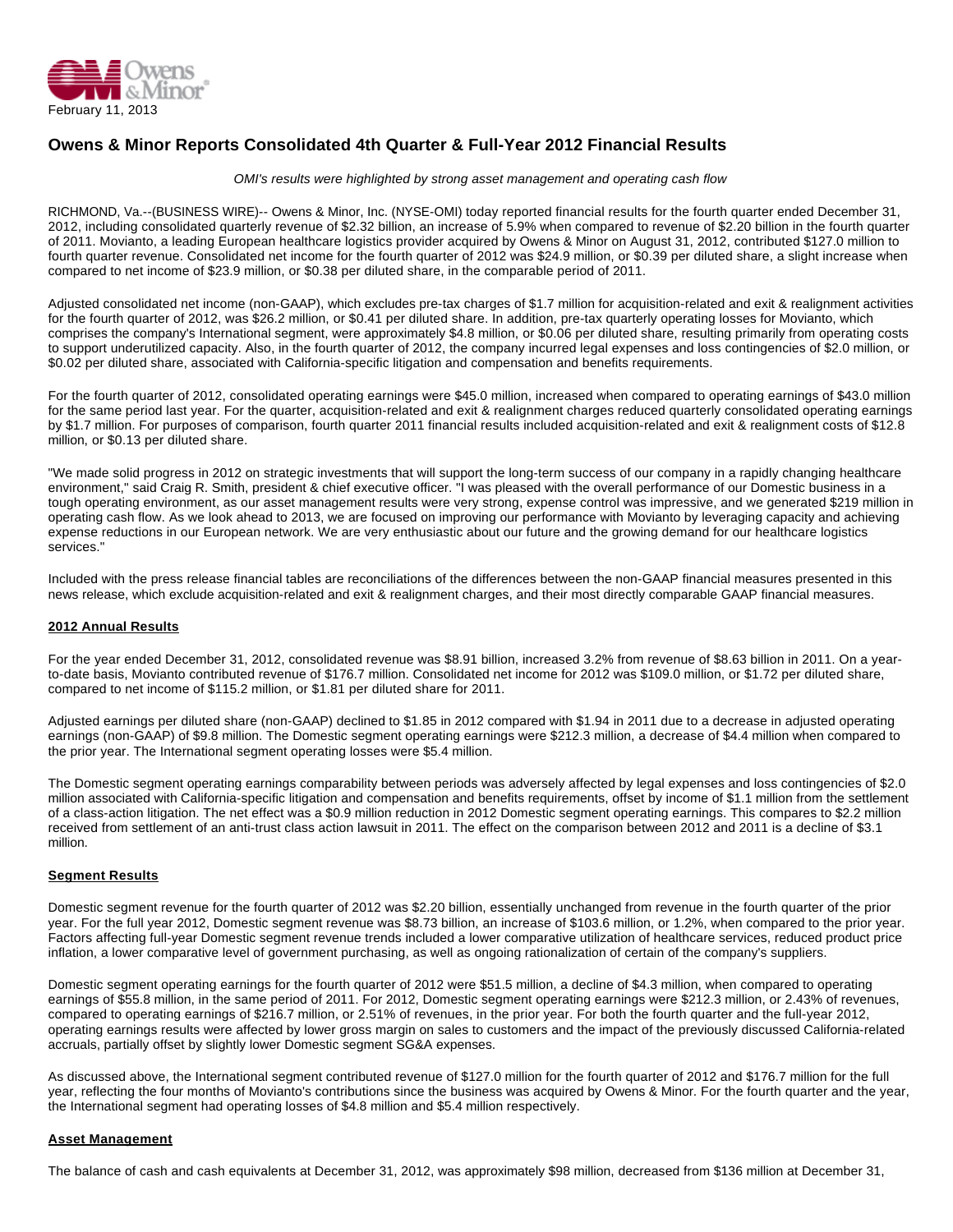2011, primarily as a result of the Movianto acquisition in 2012. For the full-year 2012, cash provided by operating activities was \$219 million, compared favorably to \$68 million for the same period last year. The improvement was largely due to the reduction of Domestic segment inventories and improvement in Domestic segment days sales outstanding (DSO). Domestic inventory turns for the fourth quarter were 10.5, compared to turns of 10.0 for the same period in the prior year. Domestic DSO, as of December 31, 2012, was 19.1 days, a record achievement for the company and a favorable comparison to 20.7 days for the same period last year.

## **2013 Outlook**

The company reiterated the following financial guidance for 2013, which was originally issued at its November 2012 Investor Day:

For 2013, the company is targeting revenue growth of 2% to 4% and adjusted net income per diluted share of \$1.90 to \$2.00 for the year, which excludes acquisition-related and exit & realignment costs.

## **Highlights & Upcoming Investor Relations Events**

- The Owens & Minor board of directors has approved the payment of the first quarter 2013 cash dividend in the amount of \$0.24 per share, a 9% increase over the prior quarter's dividend. The cash dividend is payable on March 29, 2013, to shareholders of record as of March 15, 2013. In 2012, the company paid nearly \$56 million in dividends to shareholders and \$15 million in share repurchases, under a board authorized share repurchase program, for a total of \$71 million in distributions to shareholders.
- The board of directors of Owens & Minor, Inc. announced on January 31, 2013, following the regularly scheduled board meeting, that G. Gilmer Minor, III, 72, who served as Chairman of the Board since 1994, will retire from the board at the conclusion of the company's Annual Shareholders' Meeting on April 26, 2013. As part of its succession plan, the board intends to appoint Craig R. Smith, 61, President & Chief Executive Officer of Owens & Minor, to also serve as Chairman of the Board, upon Minor's retirement. Minor will assume the position of Chairman Emeritus.
- Owens & Minor will participate in the Barclays Capital 2013 Global Healthcare Conference, on March 13, 2013 in Miami. A webcasts of the formal presentation will be available on [www.owens-minor.com](http://cts.businesswire.com/ct/CT?id=smartlink&url=http%3A%2F%2Fwww.owens-minor.com&esheet=50560347&lan=en-US&anchor=www.owens-minor.com&index=1&md5=6002f55b89aae6821498acef27eddb9d) under the Investor Relations section.

## **Safe Harbor Statement**

Except for historical information, the matters discussed in this press release may constitute forward-looking statements that involve risks and uncertainties that could cause actual results to differ materially from those projected. These risk factors are discussed in reports filed by the company with the Securities & Exchange Commission. All of this information is available at [www.owens-minor.com](http://cts.businesswire.com/ct/CT?id=smartlink&url=http%3A%2F%2Fwww.owens-minor.com&esheet=50560347&lan=en-US&anchor=www.owens-minor.com&index=2&md5=9d54c7d4fda3a08991cdc459f68127c8). The company assumes no obligation, and expressly disclaims any such obligation, to update or alter information, whether as a result of new information, future events, or otherwise.

**Owens & Minor, Inc.,** (NYSE: OMI) a FORTUNE 500 company headquartered in Richmond, Virginia, is a leading national distributor of namebrand medical and surgical supplies. Owens & Minor also offers global third-party logistics services to pharmaceutical, life-science, and medicaldevice manufacturers through its European business unit, Movianto, and through its U.S.-based service, OM HealthCare Logistics. With a diverse product and service offering and distribution centers throughout the United States, the company serves hospitals, integrated healthcare systems, alternate site locations, group purchasing organizations, healthcare manufacturers, and the federal government. Owens & Minor also provides technology and consulting programs that improve inventory management and streamline logistics across the entire medical supply chain. For news releases, or for more information about Owens & Minor, visit the company website at [www.owens-minor.com](http://cts.businesswire.com/ct/CT?id=smartlink&url=http%3A%2F%2Fwww.owens-minor.com&esheet=50560347&lan=en-US&anchor=www.owens-minor.com&index=3&md5=b7b23ae6176dcdf2ee3caa7d4d4f5441).

### **Investors Conference Call & Supplemental Material**

**Conference Call:** Owens & Minor will conduct a conference call for investors on Tuesday, February 12, 2013, at 8:30 a.m. Eastern. The access code for the conference call, international dial-in and replay is #93205109. **Participants may access the call** at 866-393-1604. The **international** dial-in number is 224-357-2191. **Replay:** A replay of the call will be available for one week by dialing 855-859-2056. **Webcast:** A listen-only webcast of the call, along with supplemental information, will be available on [www.owens-minor.com](http://cts.businesswire.com/ct/CT?id=smartlink&url=http%3A%2F%2Fwww.owens-minor.com&esheet=50560347&lan=en-US&anchor=www.owens-minor.com&index=4&md5=d0a6c24287ad56f0eeabd316a5b71c79) under "Investor Relations."

### **Information on [www.Owens-Minor.com](http://cts.businesswire.com/ct/CT?id=smartlink&url=http%3A%2F%2Fwww.Owens-Minor.com&esheet=50560347&lan=en-US&anchor=www.Owens-Minor.com&index=5&md5=79fc46785cd179cf240606316bb2ba16)**

Owens & Minor uses its Web site, [www.owens-minor.com,](http://cts.businesswire.com/ct/CT?id=smartlink&url=http%3A%2F%2Fwww.owens-minor.com&esheet=50560347&lan=en-US&anchor=www.owens-minor.com&index=6&md5=73ac813ea5a67e5b3f1571ef628d09c0) as a channel of distribution for material company information, including news releases, investor presentations and financial information. This information is routinely posted and accessible under the Investor Relations section.

## **Owens & Minor, Inc.**

### **Consolidated Statements of Income (unaudited)**

(in thousands, except per share data)

|                                                      | Three Months Ended December 31, |   |           |  |  |  |
|------------------------------------------------------|---------------------------------|---|-----------|--|--|--|
|                                                      | 2012                            |   | 2011      |  |  |  |
| Net revenue                                          | \$<br>2,324,924                 | S | 2,195,890 |  |  |  |
| Cost of goods sold                                   | 2,054,150                       |   | 1,981,876 |  |  |  |
| Gross margin                                         | 270,774                         |   | 214.014   |  |  |  |
| Selling, general and administrative expenses         | 211,415                         |   | 150,538   |  |  |  |
| Acquisition-related and exit and realignment charges | 1,717                           |   | 12,817    |  |  |  |
| Depreciation and amortization                        | 12,420                          |   | 8,656     |  |  |  |
| Other operating expense (income), net                | 181                             |   | (1,011)   |  |  |  |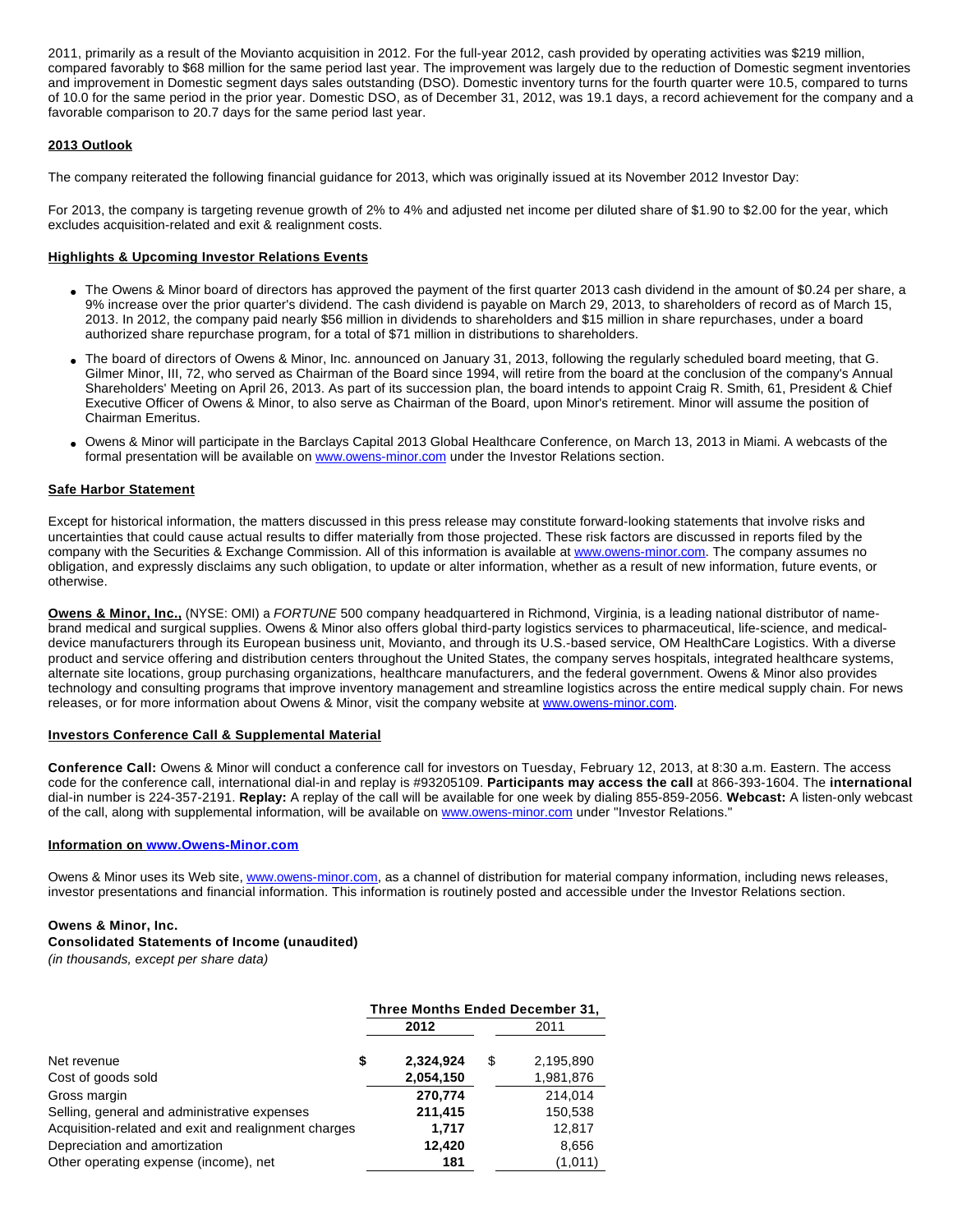| Operating earnings           | 45.041     |    | 43,014 |
|------------------------------|------------|----|--------|
| Interest expense, net        | 3,422      |    | 3,519  |
| Income before income taxes   | 41,619     |    | 39,495 |
| Income tax provision         | 16,685     |    | 15,553 |
| Net income                   | 24.934     | £. | 23.942 |
| Net income per common share: |            |    |        |
| <b>Basic</b>                 | \$<br>0.40 | \$ | 0.38   |
| <b>Diluted</b>               | \$<br>0.39 | \$ | 0.38   |

|                                                      | <b>Twelve Months Ended December 31,</b> |    |           |
|------------------------------------------------------|-----------------------------------------|----|-----------|
|                                                      | 2012                                    |    | 2011      |
| Net revenue                                          | \$<br>8,908,145                         | \$ | 8,627,912 |
| Cost of goods sold                                   | 7,983,491                               |    | 7,770,375 |
| Gross margin                                         | 924.654                                 |    | 857.537   |
| Selling, general and administrative expenses         | 682,595                                 |    | 610,657   |
| Acquisition-related and exit and realignment charges | 10,164                                  |    | 13,168    |
| Depreciation and amortization                        | 39,604                                  |    | 34,135    |
| Other operating income, net                          | (4,462)                                 |    | (3,938)   |
| Operating earnings                                   | 196,753                                 |    | 203,515   |
| Interest expense, net                                | 13,397                                  |    | 13,682    |
| Income before income taxes                           | 183,356                                 |    | 189,833   |
| Income tax provision                                 | 74,353                                  |    | 74,635    |
| Net income                                           | 109,003                                 | .ፍ | 115,198   |
| Net income per common share:                         |                                         |    |           |
| Basic                                                | \$<br>1.72                              | \$ | 1.82      |
| <b>Diluted</b>                                       | \$<br>1.72                              | \$ | 1.81      |

## **Owens & Minor, Inc.**

## **Condensed Consolidated Balance Sheets (unaudited)**

(in thousands)

|                                           | December 31, |              | December 31, |
|-------------------------------------------|--------------|--------------|--------------|
|                                           |              | 2012         | 2011         |
| <b>Assets</b>                             |              |              |              |
| <b>Current assets</b>                     |              |              |              |
| Cash and cash equivalents                 | \$           | 97,888 \$    | 135,938      |
| Accounts and notes receivable, net        |              | 553,502      | 506,758      |
| Merchandise inventories                   |              | 763,756      | 806,366      |
| Other current assets                      |              | 213,748      | 76,763       |
| <b>Total current assets</b>               |              | 1,628,894    | 1,525,825    |
| Property and equipment, net               |              | 191,841      | 108,061      |
| Goodwill, net                             |              | 274,884      | 248,498      |
| Intangible assets, net                    |              | 42,313       | 22,142       |
| Other assets, net                         |              | 69,769       | 42,289       |
| <b>Total assets</b>                       | \$           | 2,207,701 \$ | 1,946,815    |
| <b>Liabilities and equity</b>             |              |              |              |
| <b>Current liabilities</b>                |              |              |              |
| Accounts payable                          | \$           | 603.137 \$   | 575,793      |
| Accrued payroll and related liabilities   |              | 25,468       | 20,668       |
| Deferred income taxes                     |              | 40,758       | 42,296       |
| Other current liabilities                 |              | 254,924      | 93,608       |
| <b>Total current liabilities</b>          |              | 924,287      | 732,365      |
| Long-term debt, excluding current portion |              | 215,383      | 212,681      |
| Deferred income taxes                     |              | 30,921       | 21,894       |
| <b>Other liabilities</b>                  |              | 63,454       | 60,658       |
| <b>Total liabilities</b>                  |              | 1,234,045    | 1,027,598    |
| <b>Total equity</b>                       |              | 973,656      | 919,217      |
| <b>Total liabilities and equity</b>       | \$           | 2.207.701 \$ | 1.946.815    |

## **Owens & Minor, Inc.**

**Consolidated Statements of Cash Flows (unaudited)** (in thousands)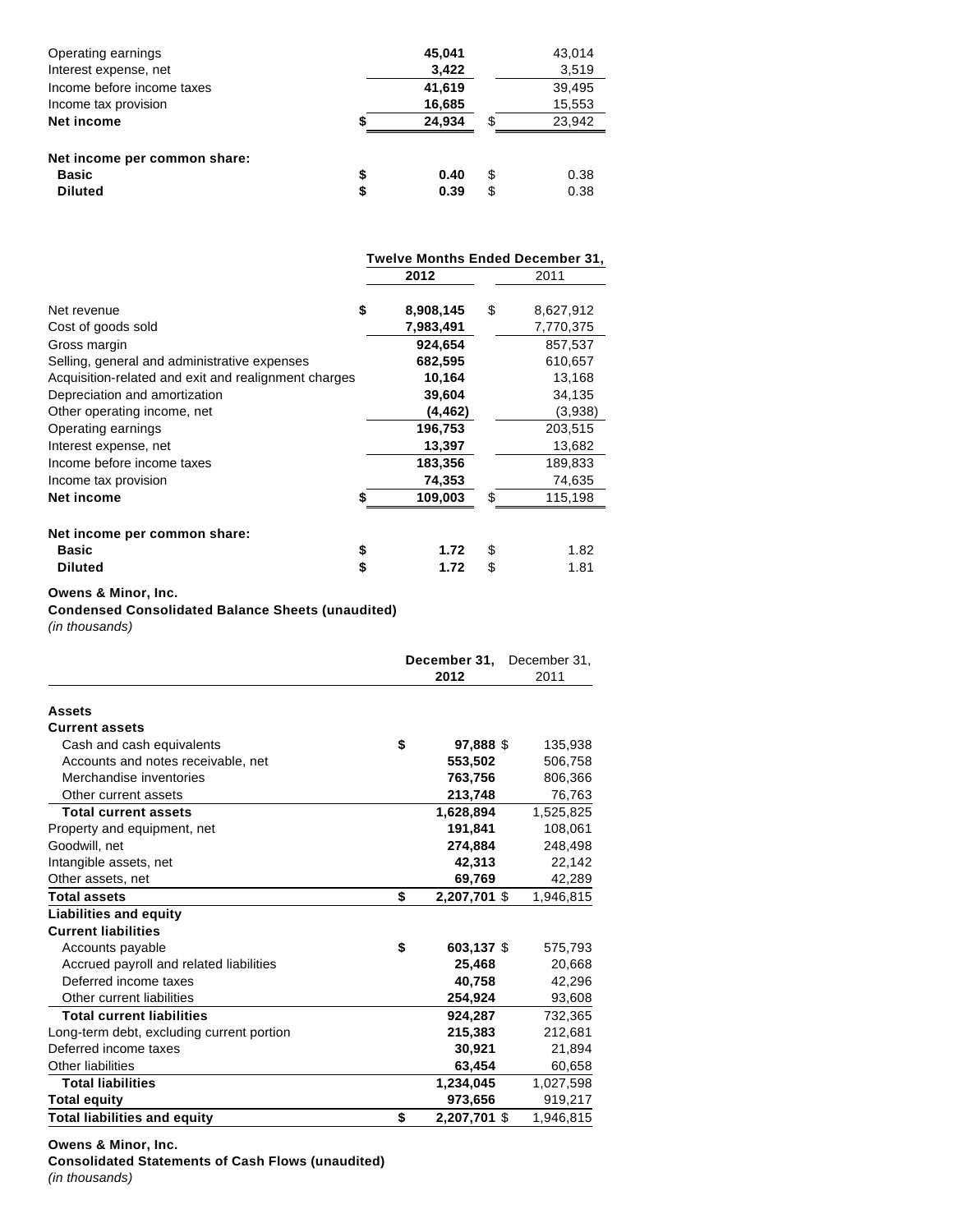|                                                                | Twelve Months Ended December 31, |            |    |           |  |
|----------------------------------------------------------------|----------------------------------|------------|----|-----------|--|
|                                                                |                                  | 2012       |    | 2011      |  |
| <b>Operating activities:</b>                                   |                                  |            |    |           |  |
| Net income                                                     | \$                               | 109,003    | \$ | 115,198   |  |
| Adjustments to reconcile net income to cash provided by        |                                  |            |    |           |  |
| operating activities of continuing operations:                 |                                  |            |    |           |  |
| Depreciation and amortization                                  |                                  | 39,604     |    | 34,135    |  |
| Share-based compensation expense                               |                                  | 5,697      |    | 5,674     |  |
| Provision for LIFO reserve                                     |                                  | 4,194      |    | 13,700    |  |
| Deferred income tax expense                                    |                                  | 1,060      |    | 14,520    |  |
| Provision for losses on accounts and notes receivable          |                                  |            |    | 2,176     |  |
|                                                                |                                  | 1,004      |    |           |  |
| Pension contributions                                          |                                  |            |    | (409)     |  |
| Changes in operating assets and liabilities:                   |                                  |            |    |           |  |
| Accounts and notes receivable                                  |                                  | 27,161     |    | (37, 273) |  |
| Merchandise inventories                                        |                                  | 54,540     |    | (99, 950) |  |
| Accounts payable                                               |                                  | (18, 694)  |    | 44,058    |  |
| Net change in other assets and liabilities                     |                                  | (4, 490)   |    | (24, 654) |  |
| Other, net                                                     |                                  | (573)      |    | 1,244     |  |
| Cash provided by operating activities of continuing operations |                                  | 218,506    |    | 68,419    |  |
| <b>Investing activities:</b>                                   |                                  |            |    |           |  |
| Acquisition, net of cash acquired                              |                                  | (155, 210) |    |           |  |
| Additions to computer software and intangible assets           |                                  | (29, 131)  |    | (11, 334) |  |
| Additions to property and equipment                            |                                  | (9,832)    |    | (24, 981) |  |
| Proceeds from the sale of property and equipment               |                                  | 3,298      |    | 2,430     |  |
| Cash used for investing activities of continuing operations    |                                  | (190, 875) |    | (33, 885) |  |
|                                                                |                                  |            |    |           |  |
| <b>Financing activities:</b>                                   |                                  |            |    |           |  |
| Cash dividends paid                                            |                                  | (55,681)   |    | (50, 909) |  |
| Repurchases of common stock                                    |                                  | (15,000)   |    | (16, 124) |  |
| Financing costs paid                                           |                                  | (1, 303)   |    |           |  |
| Proceeds from exercise of stock options                        |                                  | 4,986      |    | 9,179     |  |
| Excess tax benefits related to share-based compensation        |                                  | 1,293      |    | 2,154     |  |
| Proceeds from termination of interest rate swaps               |                                  |            |    | 4,005     |  |
| Other, net                                                     |                                  | (2,710)    |    | (5,836)   |  |
| Cash used for financing activities of continuing operations    |                                  | (68, 415)  |    | (57, 531) |  |
| <b>Discontinued operations:</b>                                |                                  |            |    |           |  |
| Operating cash flows                                           |                                  |            |    | (278)     |  |
| Net cash used for discontinued operations                      |                                  |            |    | (278)     |  |
| Effect of exchange rate changes on cash and cash equivalents   |                                  | 2,734      |    |           |  |
|                                                                |                                  |            |    |           |  |
| Net decrease in cash and cash equivalents                      |                                  | (38,050)   |    | (23, 275) |  |
| Cash and cash equivalents at beginning of period               |                                  | 135,938    |    | 159,213   |  |
| Cash and cash equivalents at end of period                     | \$                               | 97,888     | \$ | 135,938   |  |

**Owens & Minor, Inc.**

**Financial Statistics and GAAP/Non-GAAP Reconciliations (unaudited)**

|                                                  | <b>Quarter Ended</b> |                                                             |  |                                         |  |            |  |            |            |         |  |  |
|--------------------------------------------------|----------------------|-------------------------------------------------------------|--|-----------------------------------------|--|------------|--|------------|------------|---------|--|--|
| (in thousands, except ratios and per share data) |                      | 12/31/2012                                                  |  | 9/30/2012                               |  | 6/30/2012  |  | 3/31/2012  | 12/31/2011 |         |  |  |
| Consolidated operating results:                  |                      |                                                             |  |                                         |  |            |  |            |            |         |  |  |
| Net revenue                                      |                      | \$2,324,924 \$2,179,895 \$2,185,444 \$2,217,882 \$2,195,890 |  |                                         |  |            |  |            |            |         |  |  |
| Gross margin                                     | \$                   |                                                             |  | <b>270.774 \$ 228.123 \$ 211.429 \$</b> |  |            |  | 214.328 \$ |            | 214.014 |  |  |
| Gross margin as a percent of revenue             |                      | 11.65%                                                      |  | 10.46%                                  |  | 9.67%      |  | 9.66%      |            | 9.75%   |  |  |
| SG&A expenses                                    | \$                   | 211,415 \$                                                  |  | 165.320 \$                              |  | 150.288 \$ |  | 155.572 \$ |            | 150,538 |  |  |
| SG&A expenses as a percent of revenue            |                      | 9.09%                                                       |  | 7.58%                                   |  | 6.88%      |  | 7.01%      |            | 6.86%   |  |  |
| Operating earnings, as reported (GAAP)           | \$                   | 45.041 \$                                                   |  | 46.663 \$                               |  | 53.177 \$  |  | 51.872 \$  |            | 43,014  |  |  |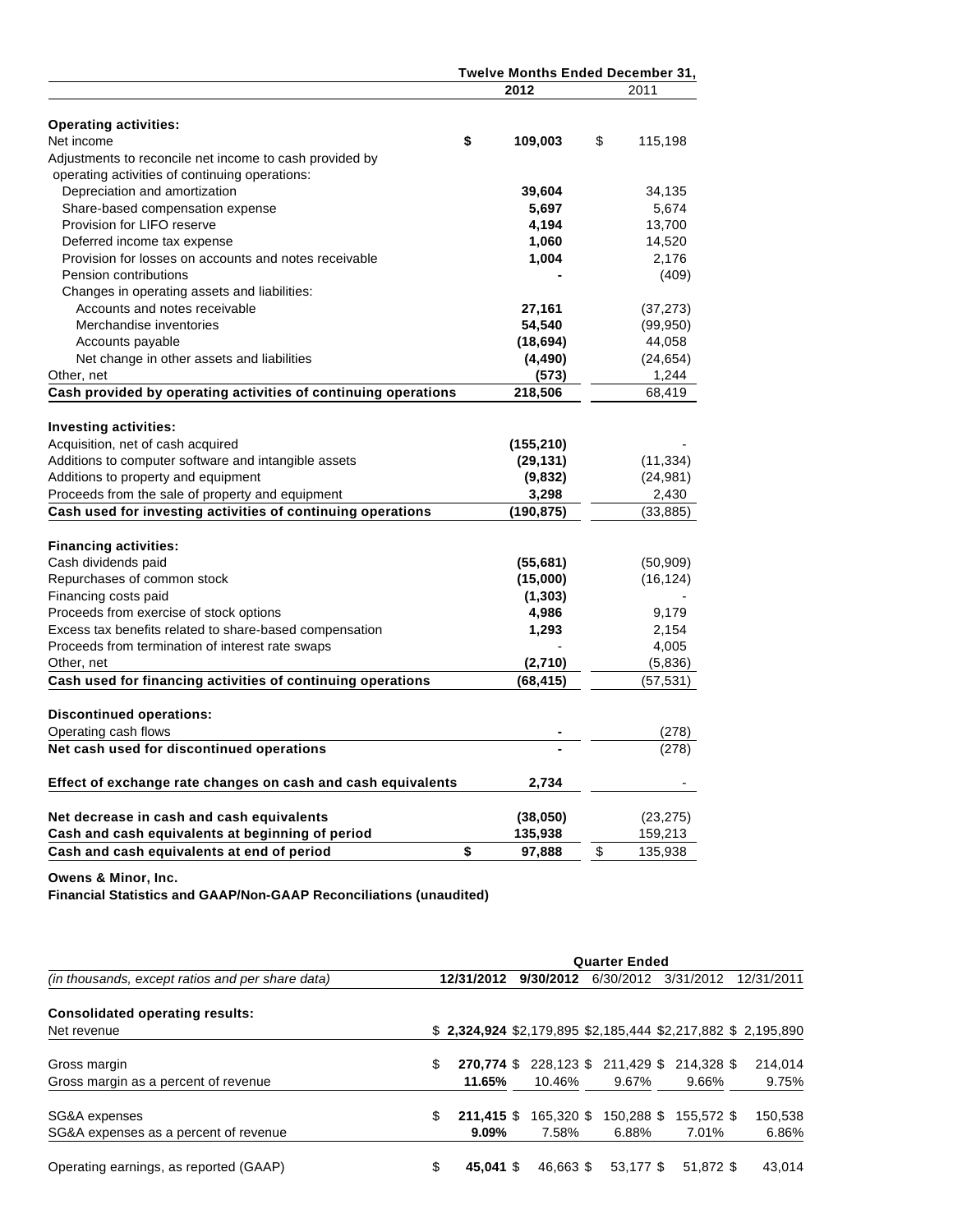| Acquisition-related and exit and realignment charges            | 1,717            | 7,831      | 617        |                       | 12,817  |
|-----------------------------------------------------------------|------------------|------------|------------|-----------------------|---------|
| Operating earnings, adjusted (Non-GAAP)                         | \$<br>46,758 \$  | 54,494 \$  | 53,794 \$  | 51.872 \$             | 55,831  |
| Operating earnings as a percent of revenue, adjusted (Non-GAAP) | 2.01%            | 2.50%      | 2.46%      | 2.34%                 | 2.54%   |
| Net income, as reported (GAAP)                                  | \$<br>24.934 \$  | 24.597 \$  | 30,113 \$  | 29,360 \$             | 23,942  |
| Acquisition-related and exit and realignment charges, after-tax | 1,237            | 6,588      | 375        |                       | 7,780   |
| Net income, adjusted (Non-GAAP)                                 | \$<br>26,171 \$  | 31,185 \$  | 30,488 \$  | 29,360 \$             | 31,722  |
| Net income per diluted common share, as reported (GAAP)         | \$<br>$0.39$ \$  | $0.39$ \$  | $0.48$ \$  | $0.46$ \$             | 0.38    |
| Acquisition-related and exit and realignment charges            | 0.02             | 0.10       |            |                       | 0.13    |
| Net income per diluted common share, adjusted (Non-GAAP)        | \$<br>$0.41$ \$  | $0.49$ \$  | $0.48$ \$  | $0.46$ \$             | 0.51    |
| Financing:                                                      |                  |            |            |                       |         |
| Cash and cash equivalents                                       | \$<br>97,888 \$  | 79.667 \$  | 224,937 \$ | 213.927 \$            | 135,938 |
| Total interest-bearing debt                                     | \$<br>217.591 \$ | 216,924 \$ |            | 213,982 \$ 214,184 \$ | 214,556 |
| <b>Stock information:</b>                                       |                  |            |            |                       |         |
| Cash dividends per common share                                 | \$<br>$0.22$ \$  | $0.22$ \$  | $0.22$ \$  | $0.22$ \$             | 0.20    |
| Stock price at quarter-end                                      | \$<br>$28.51$ \$ | 29.88 \$   | $30.63$ \$ | $30.41$ \$            | 27.79   |

## **Use of Non-GAAP Measures**

This earnings release contains financial measures that are not calculated in accordance with U.S. generally accepted accounting principles ("GAAP"). In general, the measures exclude items and charges that (i) management does not believe reflect Owens & Minor, Inc.'s (the "Company") core business and relate more to strategic, multi-year corporate activities; or (ii) relate to activities or actions that may have occurred over multiple or in prior periods without predictable trends. Management uses these non-GAAP financial measures internally to evaluate the Company's performance, evaluate the balance sheet, engage in financial and operational planning and determine incentive compensation.

Management provides these non-GAAP financial measures to investors as supplemental metrics to assist readers in assessing the effects of items and events on its financial and operating results and in comparing the Company's performance to that of its competitors. However, the non-GAAP financial measures used by the Company may be calculated differently from, and therefore may not be comparable to, similarly titled measures used by other companies.

The non-GAAP financial measures disclosed by the Company should not be considered a substitute for, or superior to, financial measures calculated in accordance with GAAP, and the financial results calculated in accordance with GAAP and reconciliations to those financial statements set forth above should be carefully evaluated.

**Owens & Minor, Inc. Summary Segment Information (unaudited)** (in thousands, except ratios)

|                                                      |    |           | Three Months Ended December 31, |                 |                             |      |             | Twelve Months Ended December 31, |    |             |                             |  |
|------------------------------------------------------|----|-----------|---------------------------------|-----------------|-----------------------------|------|-------------|----------------------------------|----|-------------|-----------------------------|--|
|                                                      |    | 2012      |                                 |                 | 2011                        | 2012 |             |                                  |    | 2011        |                             |  |
|                                                      |    |           | $%$ of<br>consolidated          |                 | $%$ of<br>consolidated      |      |             | $%$ of<br>consolidated           |    |             | $%$ of<br>consolidated      |  |
|                                                      |    | Amount    | net revenue                     | Amount          | net revenue                 |      | Amount      | net revenue                      |    | Amount      | net revenue                 |  |
| Net revenue:                                         |    |           |                                 |                 |                             |      |             |                                  |    |             |                             |  |
| Domestic                                             | \$ | 2,197,932 | 94.54 %                         | \$<br>2,195,890 | 100.00%                     |      | \$8,731,484 | 98.02 %                          |    | \$8,627,912 | 100.00%                     |  |
| International                                        |    | 126,992   | 5.46                            | N/A             | N/A                         |      | 176,661     | 1.98                             |    | N/A         | N/A                         |  |
| Consolidated<br>net revenue                          | S. | 2,324,924 | 100.00 %                        | \$<br>2,195,890 | 100.00%                     |      | \$8,908,145 | 100.00 %                         |    | \$8,627,912 | 100.00%                     |  |
| <b>Operating earnings</b><br>(loss):                 |    |           | % of segment<br>net revenue     |                 | % of segment<br>net revenue |      |             | % of segment<br>net revenue      |    |             | % of segment<br>net revenue |  |
| Domestic                                             | \$ | 51,546    | 2.35 %                          | \$<br>55,831    | 2.54%                       | \$   | 212,335     | 2.43 %                           | \$ | 216,683     | 2.51%                       |  |
| International<br>Acquisition-related<br>and exit and |    | (4,788)   | (3.77) %                        | N/A             | N/A                         |      | (5, 418)    | (3.07) %                         |    | N/A         | N/A                         |  |
| realignment charges                                  |    | (1,717)   | N/A                             | (12, 817)       | N/A                         |      | (10, 164)   | N/A                              |    | (13, 168)   | N/A                         |  |
| Consolidated<br>operating                            |    |           |                                 |                 |                             |      |             |                                  |    |             |                             |  |
| earnings                                             | \$ | 45,041    | 1.94 %                          | \$<br>43,014    | 1.96%                       |      | 196,753     | 2.21%                            |    | 203,515     | 2.36%                       |  |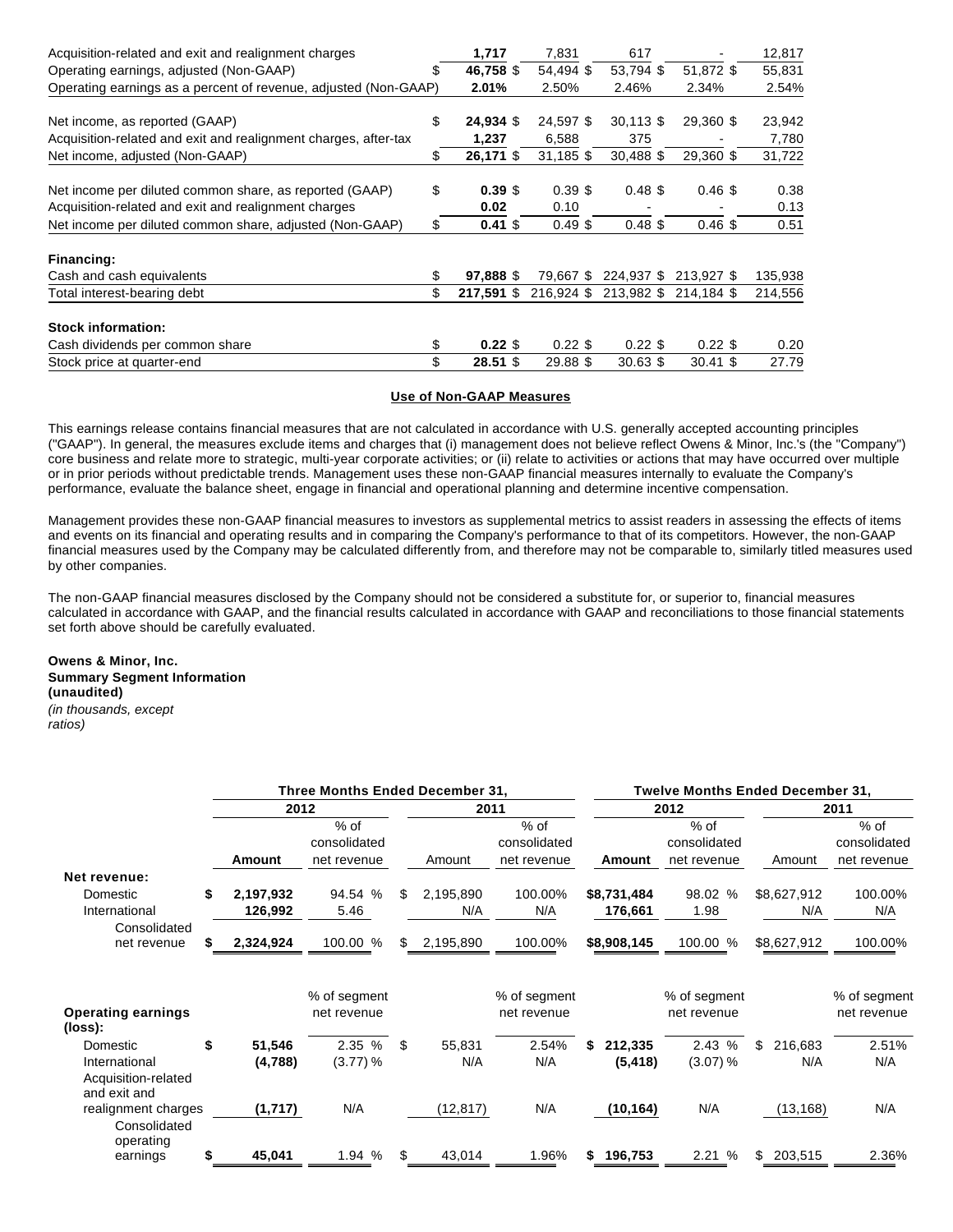| Depreciation and<br>amortization:   |                 |                 |              |              |
|-------------------------------------|-----------------|-----------------|--------------|--------------|
| Domestic                            | \$<br>9,121     | \$<br>8,656     | \$<br>35,016 | \$<br>34,135 |
| International                       | 3,299           | N/A             | 4,588        | N/A          |
| Consolidated<br>depreciation<br>and |                 |                 |              |              |
| amortization                        | \$<br>12,420    | \$<br>8,656     | \$<br>39,604 | \$<br>34,135 |
| <b>Capital expenditures:</b><br>(1) |                 |                 |              |              |
| Domestic                            | \$<br>7,364     | \$<br>11,434    | \$<br>34,450 | \$<br>36,315 |
| International                       | 3,775           | N/A             | 4,513        | N/A          |
| Consolidated<br>capital             |                 |                 |              |              |
| expenditures                        | \$<br>11,139    | \$<br>11,434    | \$<br>38,963 | \$<br>36,315 |
|                                     | December 31,    | December 31,    |              |              |
|                                     | 2012            | 2011            |              |              |
| Total assets:                       |                 |                 |              |              |
| Domestic                            | \$<br>1,723,699 | \$<br>1,810,877 |              |              |
| International                       | 386,114         | N/A             |              |              |
| Segment                             |                 |                 |              |              |
| assets                              | 2,109,813       | 1,810,877       |              |              |
| Cash and cash                       |                 |                 |              |              |
| equivalents                         | 97,888          | 135,938         |              |              |
|                                     | \$<br>2,207,701 | \$<br>1,946,815 |              |              |

(1) Represents additions to property and equipment and additions to computer software and separately acquired intangible assets.

## **Owens & Minor, Inc.**

# **Net Income Per Common Share (unaudited)**

(in thousands, except per share data)

|                                                                                                                         | <b>Three Months Ended</b><br>December 31. |    |             |  | <b>Twelve Months Ended December</b> | 31. |         |
|-------------------------------------------------------------------------------------------------------------------------|-------------------------------------------|----|-------------|--|-------------------------------------|-----|---------|
|                                                                                                                         | 2012                                      |    | 2011        |  | 2012                                |     | 2011    |
| Numerator:                                                                                                              |                                           |    |             |  |                                     |     |         |
| Net income                                                                                                              | \$<br>24,934                              | \$ | $23,942$ \$ |  | 109.003                             | S   | 115,198 |
| Less: income allocated to unvested restricted shares                                                                    | (173)                                     |    | (199)       |  | (749)                               |     | (1,059) |
| Net income attributable to common shareholders - basic<br>Add: undistributed income attributable to unvested restricted | 24,761                                    |    | 23,743      |  | 108,254                             |     | 114,139 |
| shares - basic<br>Less: undistributed income attributable to unvested restricted                                        | 61                                        |    | 80          |  | 292                                 |     | 480     |
| shares - diluted                                                                                                        | (61)                                      |    | (80)        |  | (292)                               |     | (479)   |
| Net income attributable to common shareholders - diluted                                                                | 24,761                                    | \$ | 23,743      |  | 108,254                             | \$. | 114,140 |
| Denominator:                                                                                                            |                                           |    |             |  |                                     |     |         |
| Weighted average shares outstanding — basic                                                                             | 62,671                                    |    | 62.655      |  | 62,765                              |     | 62.756  |
| Dilutive shares - stock options                                                                                         | 67                                        |    | 129         |  | 79                                  |     | 168     |
| Weighted average shares outstanding - diluted                                                                           | 62,738                                    |    | 62,784      |  | 62,844                              |     | 62,924  |